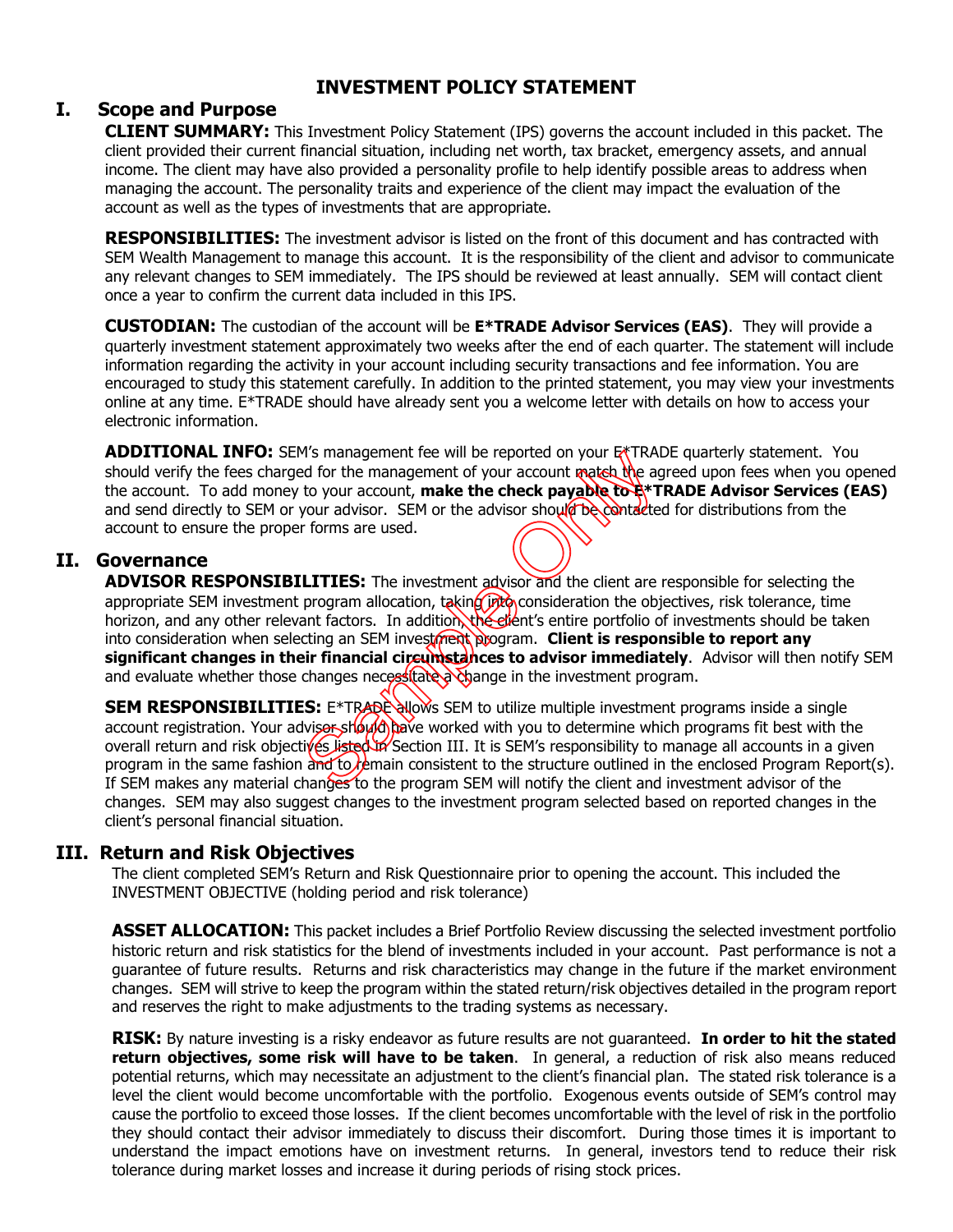**INVESTMENTS:** SEM utilizes mutual funds and Exchange Traded Funds (ETFs) to implement the selected investment program(s). Some of these mutual funds will include the use of leverage and derivatives, but their use is taken into consideration with the overall portfolio allocation. SEM will also use a money market or other cash equivalent account at times. For additional details on SEM's management style, please consult our Disclosure Document which was provided with the opening of the account and is available at www.SEMWealth.com.

**MISC ITEMS**: Client may set up one-time or periodic distributions from the account. SEM will redeem the money pro-rata based on the current investments of the program. Client reserves the right to place reasonable restrictions on the management of the account, but this may limit SEM's ability to meet the return and risk objectives of the program. SEM does not vote proxies on behalf of clients.

# **IV. Evaluation and Monitoring**

**BENCHMARK:** Each investment model fact sheet lists the appropriate benchmark for the program. The purpose of a benchmark is to provide a comparison of a portfolio of unmanaged assets with a similar objective as the investment program. Investment markets move in cycles and in order to fully evaluate SEM's program(s), it is **important to compare it to the benchmark performance over a full market cycle (3-5 years, which includes both a bull and a bear market.)** In addition, the S&P 500 Index, while a popular benchmark in the media is not an appropriate benchmark for any of SEM's programs. The S&P 500 index only includes the top 500 US based companies. In order to reduce risk to a level to meet the stated risk tolerance levels, SEM must include a much broader range of assets than those in the S&P 500 Index.

**PERFORMANCE REPORTING:** E\*TRADE will provide performance for the overall account as well as for the individual investment models. **Client is encouraged to compare their model performance to the benchmark of that model over multiple time horizons**. If a model is meeting or exceeding its benchmark over those time horizons and client is unhappy with results, they are encouraged to consult with their advisor about moving to a higher returning SEM investment portfolio, taking into account the risks of that investment. Careful consideration should be taken to understand the role each investment model plays in the OVERALL CLIENT PORTFOLIO.

**RISK ASSESSMENT:** SEM's materials contain several return-risk metrics. One of our preferred risk statistics is the maximum drawdown as it shows how much the investment allocation has lost historically. The client's risk tolerance should be at least as high as the historic maximum drawdown number. Client and advisor should reconcile their risk tolerance to the Maximum Drawdown of the specific program and overall investment portfolio periodically. When evaluating returns, client and advisor should consider the tradeoff between higher returns and higher Drawdown levels. Sample the state of the account may impact show the account of the account of the account of the account of the account of the state of the state of the maximum can be taken to understand the role can have streament means

**REBALANCING:** SEM will rebalance the portfolio to the model allocation each time a new allocation signal is generated or at least once a quarter. All accounts in a given model are managed in a similar fashion and rebalanced simultaneously. Cash flows the or out of the account may impact short-term performance depending on market conditions.

Prepared and approved by Jeff Hybiak, CFA®, 11/5/2019

Note: Actual client Investment Policy Statements (IPS) will contain the actual risk constraints, return objectives, time horizon, net worth information, tax bracket, and client personality type along with the Portfolio Summary on the next page. The IPS will also contain the Financial Advisors name as the primary point of contact.

The IPS is mailed with a Welcome Letter from SEM after the account has been funded. The Welcome Letter also includes information on how the client can set-up online access.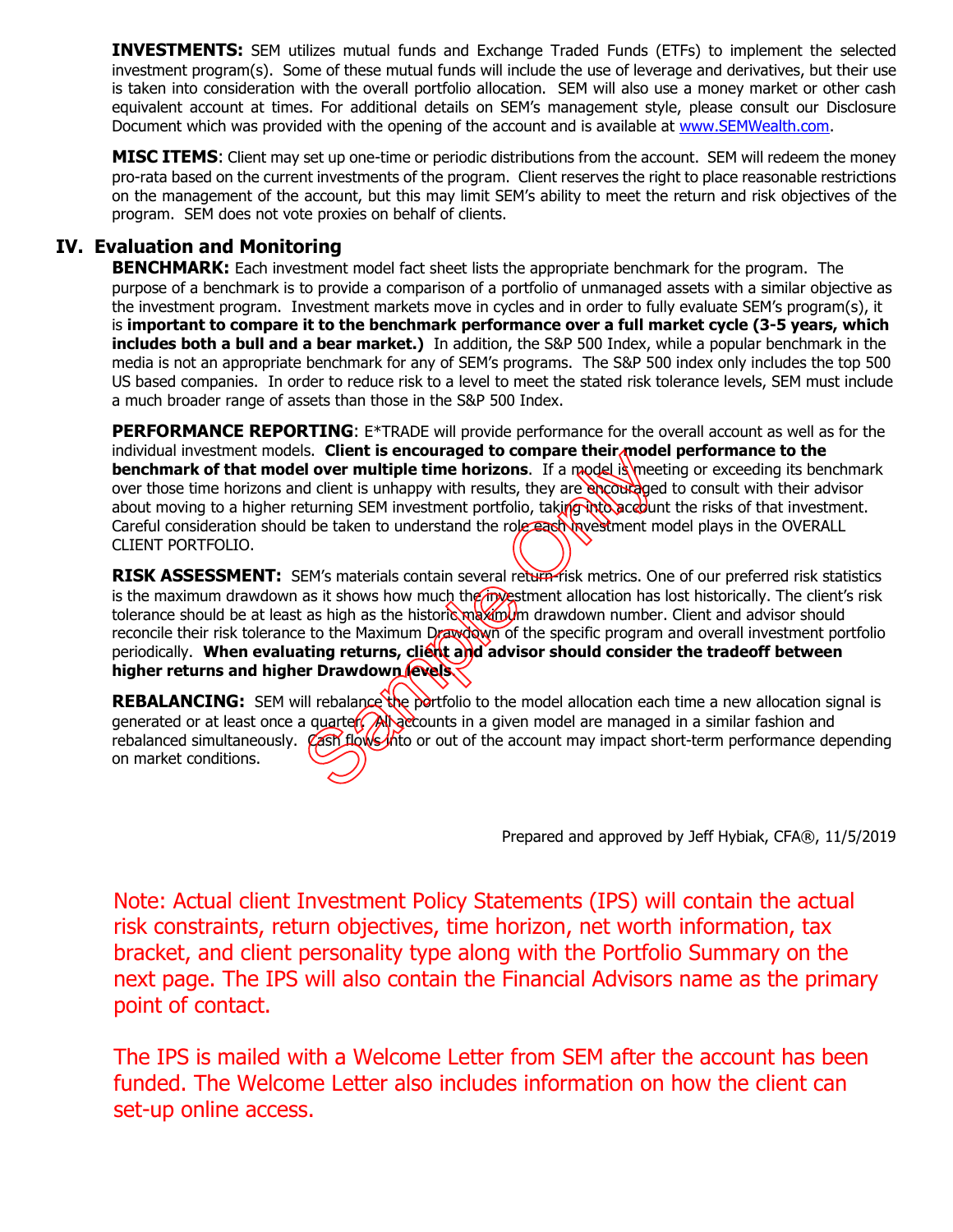

|                                                                                                                                  |                   |                                                                                                                                                                                                                                                                                                  | multiplied by the estimated investment<br>amount. Actual results may vary. For more                                                                                                                                                                                                                                                                                                                                                           |  |  |  |  |  |
|----------------------------------------------------------------------------------------------------------------------------------|-------------------|--------------------------------------------------------------------------------------------------------------------------------------------------------------------------------------------------------------------------------------------------------------------------------------------------|-----------------------------------------------------------------------------------------------------------------------------------------------------------------------------------------------------------------------------------------------------------------------------------------------------------------------------------------------------------------------------------------------------------------------------------------------|--|--|--|--|--|
|                                                                                                                                  | 2008, -9.0%       |                                                                                                                                                                                                                                                                                                  | Calendar Year Returns<br>see the disclaimer.                                                                                                                                                                                                                                                                                                                                                                                                  |  |  |  |  |  |
| <b>Portfolio Composition:</b>                                                                                                    |                   |                                                                                                                                                                                                                                                                                                  |                                                                                                                                                                                                                                                                                                                                                                                                                                               |  |  |  |  |  |
| 40% Tactical: Tactical models are monitored <i>daily</i> & deploy trading systems hased on stock & bond market direction.        |                   |                                                                                                                                                                                                                                                                                                  |                                                                                                                                                                                                                                                                                                                                                                                                                                               |  |  |  |  |  |
| 45% Dynamic: Dynamic models are monitored monthly & utilize SEM squantitative economic models.                                   |                   |                                                                                                                                                                                                                                                                                                  |                                                                                                                                                                                                                                                                                                                                                                                                                                               |  |  |  |  |  |
| 15% Strategic: The "AmeriGuard" portfolios are managed <i>quarterly</i> & and designed to rotate to the strongest asset classes. |                   |                                                                                                                                                                                                                                                                                                  |                                                                                                                                                                                                                                                                                                                                                                                                                                               |  |  |  |  |  |
| <b>Investment Model Summary:</b>                                                                                                 |                   |                                                                                                                                                                                                                                                                                                  |                                                                                                                                                                                                                                                                                                                                                                                                                                               |  |  |  |  |  |
| Model / Alloc.                                                                                                                   | Return / Risk     | <b>Investment Objective</b>                                                                                                                                                                                                                                                                      | <b>Investment Strategy</b>                                                                                                                                                                                                                                                                                                                                                                                                                    |  |  |  |  |  |
| DIA: 30%                                                                                                                         | $6.6\% / -13.8\%$ | SEM's Dynamic Income Allocation (DIA) program seeks to actively<br>manage exposure to income generating assets. The DIA program<br>deploys dynamic portfolio management which increases or<br>decreases allocations to specific fixed income assets based on<br>overall risk in the bond market. | DIA utilizes an asset allocation model that seeks to adjust the<br>income allocation based on the current portion of the economic<br>and business cycle. Based on economic, market, and interest rate<br>policy indicators, the model seeks to increase sensitivity to<br>interest rates (duration) to take advantage of moves in the fixed<br>income markets.                                                                                |  |  |  |  |  |
| TB: 30%                                                                                                                          | $5.6\% / -9.3\%$  | SEM's Tactical <b>[4nd/76]</b> Sa conservative investment program<br>that seeks to provide lower volatility and a rate of return equal to<br>or higher than a nassive allocation of 50% High Yield Bond and<br>50% Short-Term Government Bond mutual funds.                                      | TB attempts to invest in High Yield Bonds when they are in an<br>uptrend. Ideally this strategy will move assets into government<br>bonds or money market during declines with the goal of avoiding<br>large losses. Tactical Bond utilizes only the high yield bond trend<br>following strategy that is a portion of Income Allocator. When not<br>invested in high yields, TB will utilize short-term bonds or money<br>market funds.       |  |  |  |  |  |
| DAG: 15%                                                                                                                         | $7.7\%$ / -45.8%  | SEM's Dynamic Aggressive Growth (DAG) seeks to actively<br>manage exposure to the Morningstar Aggressive Allocation<br>portfolio. The DAG program deploys dynamic portfolio<br>management which increases or decreases allocations to specific<br>assets based on economic growth expectations.  | DAG utilizes an asset allocation model that seeks to adjust the<br>asset allocation based on the current portion of the economic and<br>business cycle. Using the Morningstar Aggressive Allocation index<br>as a benchmark, DAG will overweight small cap & emerging<br>markets if the economic indicators are positive, or eliminate small<br>cap & economic exposure if the indicators are negative.                                       |  |  |  |  |  |
| EGA: 10%                                                                                                                         | $6.6\% / -36.1\%$ | SEM's Enhanced Growth Allocator (EGA) is an actively manged<br>"moderate growth" type portfolio. The EGA program employs<br>active portfolio management which ideally will invest in the<br>stronger asset classes during market advances & limit losses<br>during market declines.              | EGA uses a Core & Satellite approach. The Core is an asset class<br>rotation strategy designed to invest in the strongest stock asset<br>classes based on current market strength. The Satellite portion<br>utilizes leveraged funds to increase or decrease market exposure<br>based on the probability of a rising or falling market. During<br>longer-term downtrends, the majority of EGA can be invested in<br>cash or short-term bonds. |  |  |  |  |  |
| AG-GRW: 15% 7.6% / -41.4%                                                                                                        |                   | To provide consistent exposure to the targeted benchmark while<br>still providing some risk management by allocating to the top<br>ranked funds inside the strongest segments included in the<br>Vanguard & American Funds families.                                                             | SEM AmeriGuard-Growth is a blend of "strategic" & "dynamic"<br>management models that utilize the funds available mostly at<br>American Funds & Vanguard, two of the top mutual fund<br>managers in the country. Focusing on the underlying long-term<br>trend the strategy will be fully invested in the stock market during<br>upward trends, while seeking to reduce exposure to 70% during<br>longer-term downtrends.                     |  |  |  |  |  |

ILLUSTRATIVE PURPOSES ONLY | Past performance is not a guarantee of future results. Above allocations are a hypothetical blend of SEM's investment models assembled with the benefit of hindsight. Real-time results are likely to differ from the above due to several factors including future adjustments to the portfolio made due to the current market environment. Unless otherwise stated "Return" refers to the 15 year annualized return. The next page includes a more detailed disclaimer of the limitations & risks of this data.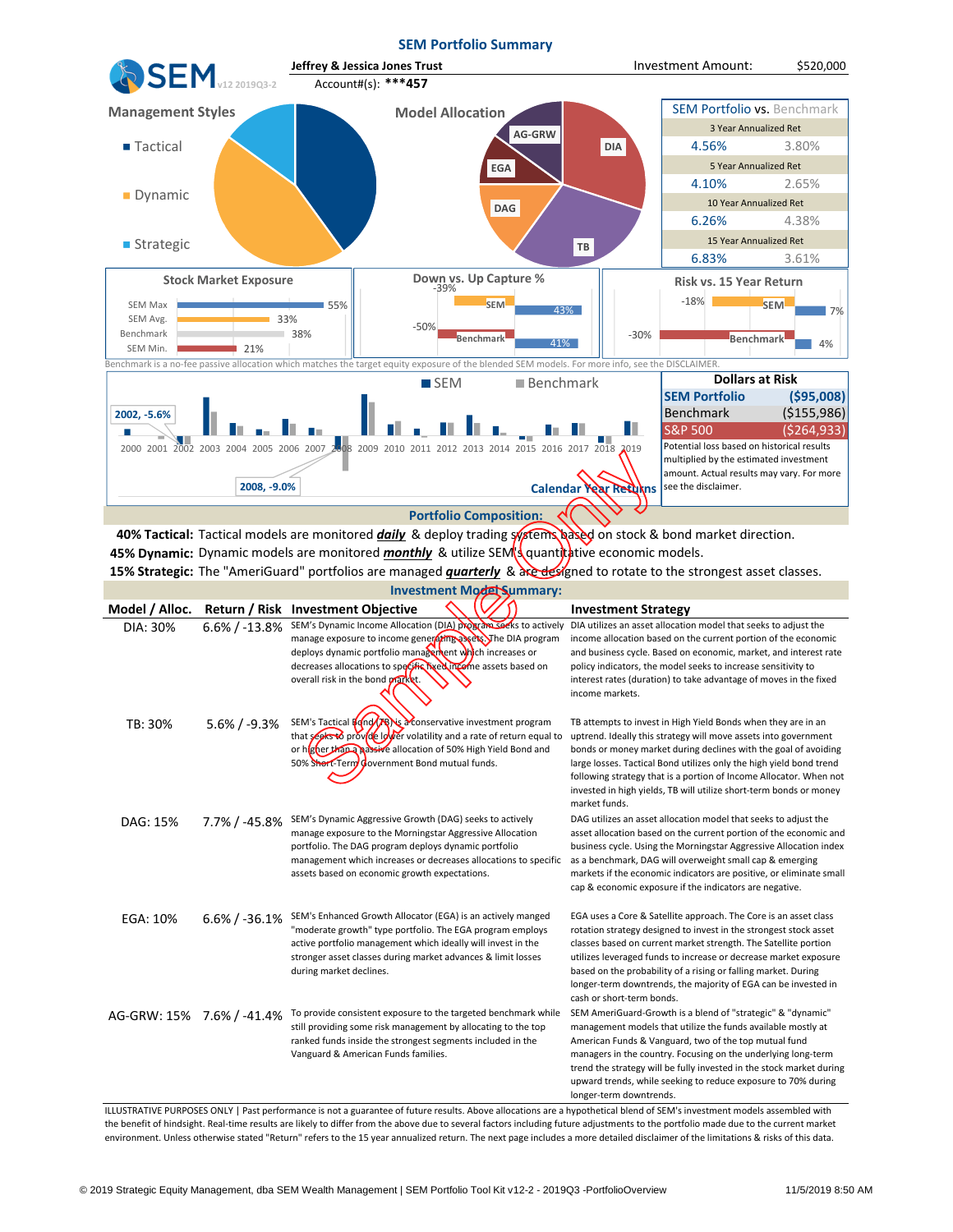SEM's standard management fee schedule is listed to the right. Unless otherwise instructed, SEM will charge the indicated fees. Fees are based on total household assets; fees are flat, not layered (i.e. all assets charged the same rate); SEM's AmeriGuard fees are a flat 0.50% regardless of account size. Platinum Portfolio fees are 0.25% with no breakpoints for the portion not managed by SEM. SEM managed allocations receive the same breakpoints listed in the table.

|                               | <b>Management Fees</b>          |       | <b>Financial Advisor</b> |         |
|-------------------------------|---------------------------------|-------|--------------------------|---------|
| Asset Level (for breakpoints) | <b>SEM Standard SEM Dynamic</b> |       | Standard                 | Dynamic |
| \$0                           | 1.12%                           | 0.75% | 1.12%                    | 0.75%   |
| \$250,000                     | 1.05%                           | 0.70% | 1.05%                    | 0.70%   |
| \$500,000                     | 0.97%                           | 0.65% | 0.97%                    | 0.65%   |
| \$1,000,000                   | 0.90%                           | 0.60% | 0.90%                    | 0.60%   |
| \$1,500,000                   | 0.82%                           | 0.55% | 0.82%                    | 0.55%   |
| \$2,000,000                   | 0.75%                           | 0.50% | 0.75%                    | 0.50%   |
| \$3,500,000                   | 0.75%                           | 0.50% | 0.75%                    | 0.50%   |
| \$4,000,000                   | 0.67%                           | 0.45% | 0.67%                    | 0.45%   |

**Risk Statistic Descriptions** Unless otherwise specified, all risk statistics are for the past **10 years**

100% **BETA** = Measure of volatility of the program versus the S&P 500 index. **Above 1 is more volatile** than the S&P 500, **below one is less volatile. Value@Risk (MVaR)** = a Measure of TOTAL risk based on the historical distribution range and a 97% probability. This measure not only takes into account previous losses, but potential losses based on the historical level of risk in obtaining returns.

30% **Sharpe Ratio** = a Measure of TOTAL risk vs Return, the "Sharpe" ratio shows the returns generated above the risk free rate for each unit of total risk (standard deviation).

**Monthly Up Capt.** = Monthly Upside Capture (2000-Present); % of S&P 500 gain during up months.

**Monthly Dwn Capt.** = Monthly Downside Capture (2000-Present); % of S&P 500 loss during down months; IMPORTANT—a negative downside capture means the portfolio MADE money during the down months (on avg).

#### **DISCLAIMER:**

All results assume the maximum management fee was deducted in arrears and capital gains and dividends were reinvesten starting October 1, 2006, the maximum management fee for all accounts is 0.5625% per quarter for the "tactical" programs & 0.375% per quarter control and accounts is 0.6625% per quarter for the "tactical" programs & 0.375% per quarter control and appro & DAG). ENCORE performance is the blended performance of the standard ENCORE recommendation using the weighted average return (using allocations as of 12/31/15) and the performance of the underlying tracking account. On January 1, 2016, SEM began offering ENCORE portfolios in one single account. If there are less than 10 accounts per ENCORE category, SEM will use the weighted average return of the underlying the change that in actual on the actual allocation for that month. For a list of historic ENCORE allocations and composite portfolio statistics, please contact Strategic Equity. Periodically SEM may change the allocations of the ENCORE portfolios based on improvements or changes in the underlying investment programs. Whless SEM deems the changes significant enough where the risk/return profile has shifted, SEM will not notify the client. If any significant changes to the risk/return profile occur due to SEM allocation changes, the clients will be notified and given the opportunity to change ENCOREs. ENCORE performance beginning in 2016 represents the actual allocations for the ENCORE portfolios for that month. ENCORE Portfolio's are a blend of Strategic Equity programs: Bond ENCORE is a blend of Income Allocator and Tactical Bond. Moderate ENCORE is a blend of Income Allocator, Tactical Bond and Enhanced Grom Mogator. Conservative ENCORE is a blend of Income Allocator, Tactical Bond and Enhanced Growth Allocator. Growth ENCORE is a blend of Tactical Bond and Englanced Growth Allocator. Performance shown is a blend based on individual program performance and is rebalanced monthly. Rebalance in actual cheat accounts occurs when any of the individual programs in that ENCORE are realigned, which may be more or less frequent. Results prior to June 30, 2001 for INA and TB programs are model performance results achieved by Merit Advisors, a sub-advisor to SEM. Performance results from June 2001 to December 2003 were subject to services provided by Merit Advisors and represent a single High Yield Bond trading system. Merit provided the buy & sell sign**als and SEM** chose to accept or reject the signal, selected the fund(s) to use and executed the trades. Performance since June 30, 2001 represents the results of SEM tracking accounts. Results after 2003 for INA reflect multiple trading systems developed by SEM. Results prior to September 30, 2005 for **ጀ<sup>0</sup>ላ are \otella actual, they are HYPOTHETICAL** model performance. Results prior to December 31, 2006 for EGA are not actual, they are HYPOTHETICAL model performance. Some of the mutual funds currently being used were not available until June 2000, making the HYPOTHETICAL results unattainable during that time (Βελιλερτίοr to June 30, 2014 for TAB are not actual, they are HYPOTHETICAL model performance. Results prior to April 30, 2016 for DIA, DAA, & DAG are not actual, they are HYPOTHETICAL model performance. One of the mutual funds currently being used (Emerging Market Leveraged Index) was not available until 2005, making the HYPOTHETICAL results unattainable during that time. AmeriGuard portfolio results are hypothetical prior to June 1, 2017. There are inherent limitations in HYPOTHETICAL results. Actual mutual fund prices are utilized where available. Where HYPOTHETICAL results were obtained using the actual indices prices, mutual fund expenses are approximated using expense ratios of the funds. Results do not include the benefit of money market dividends used when the active systems are on defense. Real time results WILL deviate from the HYPOTHETICAL results due to several factors such as mutual fund expenses, differences between the time the trade was placed and the actual market closing price, tracking differences between the fund and the index, the fact that material economic and market factors might have an impact on the investment advisor's decision making process, and the fact that tested results occurred in an unusually strong market environment. as deducted in arrears and capital gains and dividends were reinvesterent Startines (Startines and capital gains and dividends were reinvesterent SMS and a SMS and a SMS of excendentation using the weighted are accompanies

Advisor reserves the right to add or replace trading systems during real time without restating model performance results if they believe the return/risk profile will not change substantially. All accounts within a program at a specific custodian are managed in a similar manner.

From July 1, 2001 to December 31, 2015, performance results are the asset weighted average performance for each custodian representative account within each program. If custodian represented less than ten percent of the total program assets, results may not be included. Beginning in 2016 results are an asset weighted composite of all accounts in the program for the entire period. For more details on the composite construction, please contact Strategic Equity. Individual client results may vary from the performance of the composite. Some or all of the following may occur: There could be cash flows into or out of the account. The advisor could select a different fund in the same asset class for different client accounts. Different custodians could have different fund availability, annual costs, and fees. The advisor may use different trading systems or system allocations at different custodians. Clients in the same program can be charged different fees. Fee schedules are available in Strategic Equity Management's Firm Brochure or upon request. Benchmark results were provided by Morningstar or the index provider and include dividends unless otherwise indicated.

Past performance is no guarantee of future results. There is potential for loss as well as gain in security investments of any type, including those managed by Strategic Equity Management, Inc. The investments discussed in this presentation may not be suitable for all investors. Strategic Equity Management's Firm Brochure is available upon request.